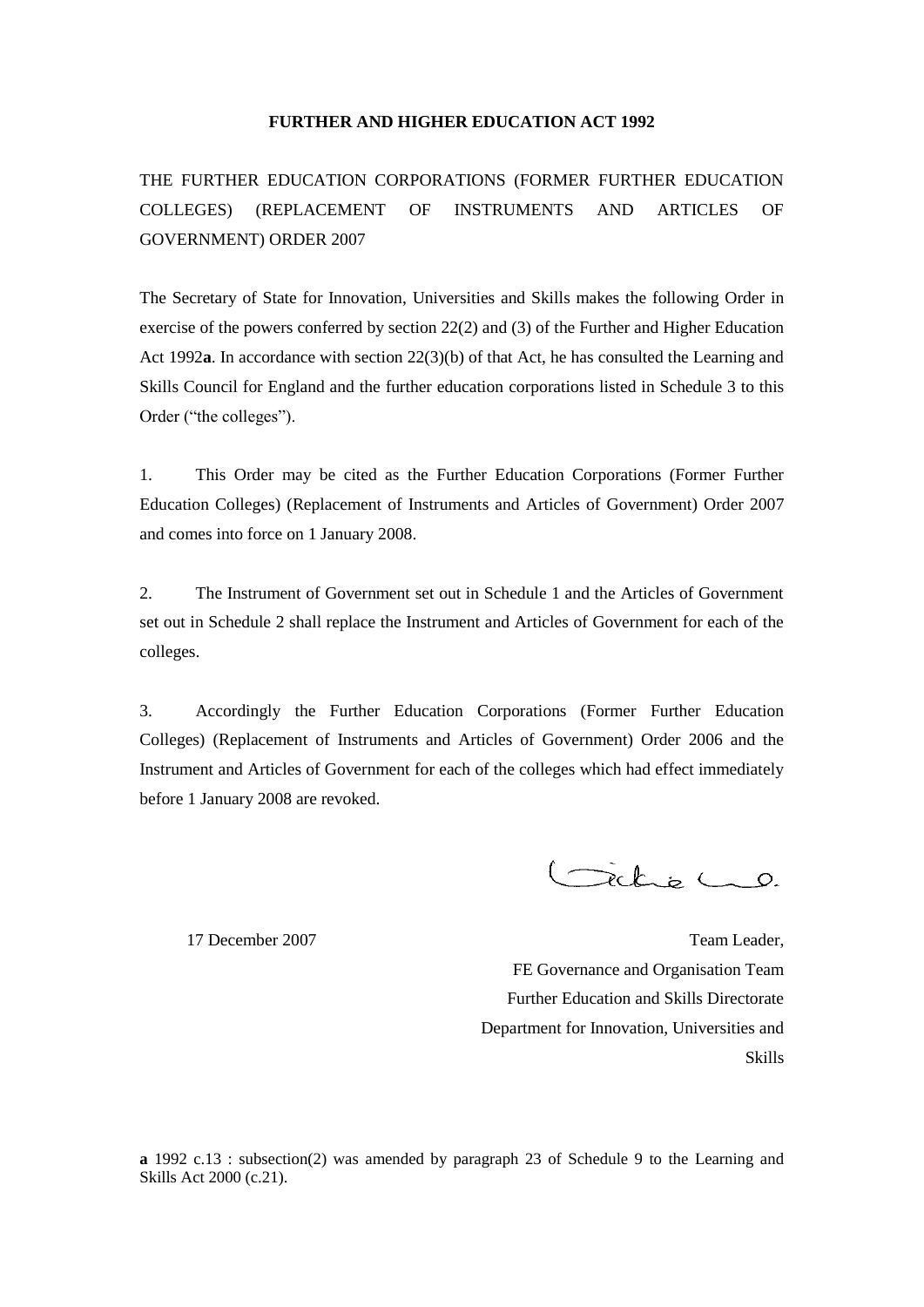# SCHEDULE 1 INSTRUMENT OF GOVERNMENT

# **CONTENTS**

- 1. Interpretation of the terms used
- 2. Composition of the Corporation
- 3. Determination of membership numbers
- 4. Transitional arrangements
- 5. Appointment of the members of the Corporation
- 6. Appointment of the Chair and Vice-Chair
- 7. Appointment of the Clerk to the Corporation
- 8. Persons who are ineligible to be members
- 9. The term of office of a member
- 10. Termination of membership
- 11. Members not to hold interests in matters relating to the institution
- 12. Meetings
- 13. Quorum
- 14. Proceedings of meetings
- 15. Minutes
- 16. Public access to meetings
- 17. Publication of minutes and papers
- 18. Payment of allowances to members
- 19. Copies of the Instrument of Government
- 20. Change of name of the Corporation
- 21. Application of the seal

# **Interpretation of the terms used**

- **1.** In this Instrument of Government—
	- (a) any reference to "the Principal" shall include a person acting as Principal;
	- (b) "the Clerk" means the Clerk to the Corporation;
	- (c) "the Corporation" means any further education corporation to which this Instrument applies;
	- (d) "the institution" means the institution which the Corporation is established to conduct and any institution for the time being conducted by the Corporation in exercise of its powers under the Further and Higher Education Act 1992(**1**);
	- (e) "this Instrument" means this Instrument of Government;
	- (f) "the LSC" means the Learning and Skills Council for England;
	- (g) "LSC member" means a member of the Corporation appointed by the LSC under section 11 of the Learning and Skills Act 2000(**2**);
	- (h) "meeting" includes a meeting at which the members attending are present in more than one room, provided that by the use of video-conferencing facilities it is possible for every person present at the meeting to communicate with each other;

<sup>-</sup>**1** 1992 c.13. **2** 2000 c.21.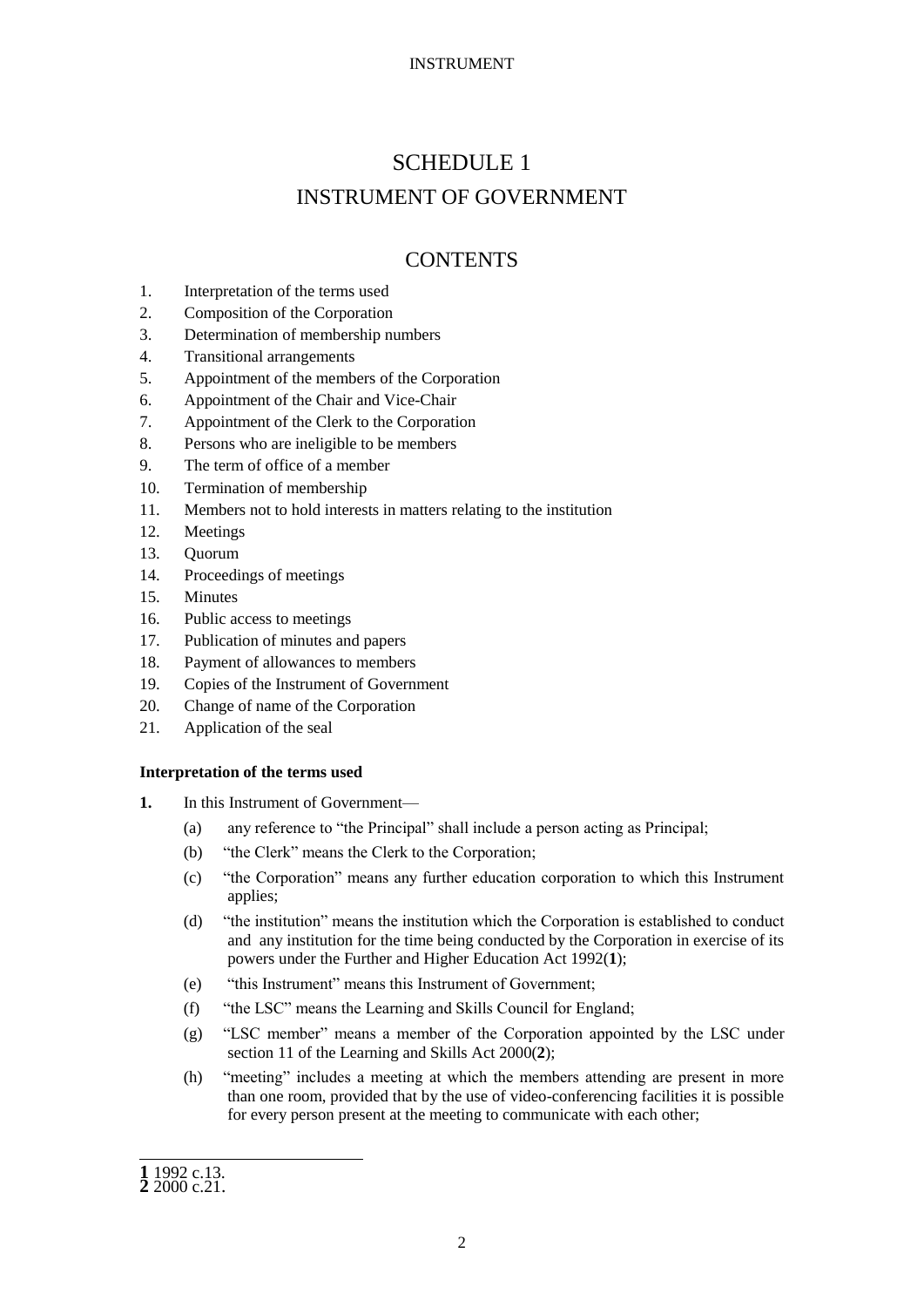- (i) "necessary skills" means skills and experience, other than professional qualifications, specified by the Corporation as appropriate for members to have;
- (j) "parent member", "staff member" and "student member" have the meanings given to them in clause 2;
- (k) "the previous Instrument of Government" means the Instrument of Government relating to the Corporation which had effect immediately before 1st January 2008;
- (l) "the Secretary of State" means the Secretary of State for Innovation, Universities and Skills;
- (m) "staff matters" means the remuneration, conditions of service, promotion, conduct, suspension, dismissal or retirement of staff;
- (n) "the students' union" means any association of students formed to further the educational purposes of the institution and the interests of students, as students;
- (o) a "variable category" means any category of members whose numbers may vary according to clauses 2 and 3.

#### **Composition of the Corporation**

**2. (1)** Subject to the transitional arrangements set out in clause 4, the Corporation shall consist of:

- (a) up to sixteen members who appear to the Corporation to have the necessary skills to ensure that the Corporation carries out its functions under article 3 of the Articles of Government;
- (b) up to two LSC members (if appointed);
- (c) not more than two members, who are parents of students under the age of 19 years attending the institution, who have been nominated and elected by other parents, or if the Corporation so decides, by a recognised association representing parents ("parent members");
- (d) the Principal of the institution, unless the Principal chooses not to be a member;
- (e) at least one and not more than three members who are members of the institution's staff and have a contract of employment with the institution and who have been nominated and elected as set out in paragraphs (3), (4) or (5) ("staff members"); and
- (f) at least two and not more than three members who are students at the institution and have been nominated and elected by their fellow students, or if the Corporation so decides, by a recognised association representing such students ("student members").
- **(2)** A person who is not for the time being enrolled as a student at the institution, shall nevertheless be treated as a student during any period of authorised absence from the institution for study, travel or for carrying out the duties of any office held by that person in the institution's students' union.
- **(3)** Where the Corporation has decided or decides that there is to be one staff member; the member may be a member of the academic staff or the non-academic staff and shall be nominated and elected by all staff.
- **(4)** Where the Corporation has decided or decides that there are to be two staff members—
	- (a) one may be a member of the academic staff, nominated and elected only by academic staff; and the other may be a member of the non-academic staff, nominated and elected only by non-academic staff, or
	- (b) each may be a member of the academic or non-academic staff, nominated and elected by all staff.
- **(5)** Where the Corporation has decided that there are to be three staff members
	- (a) all may be members of the academic or non-academic staff, nominated and elected by all staff,
	- (b) one may be a member of the academic or the non-academic staff, nominated and elected by all staff, one may be a member of the academic staff, nominated and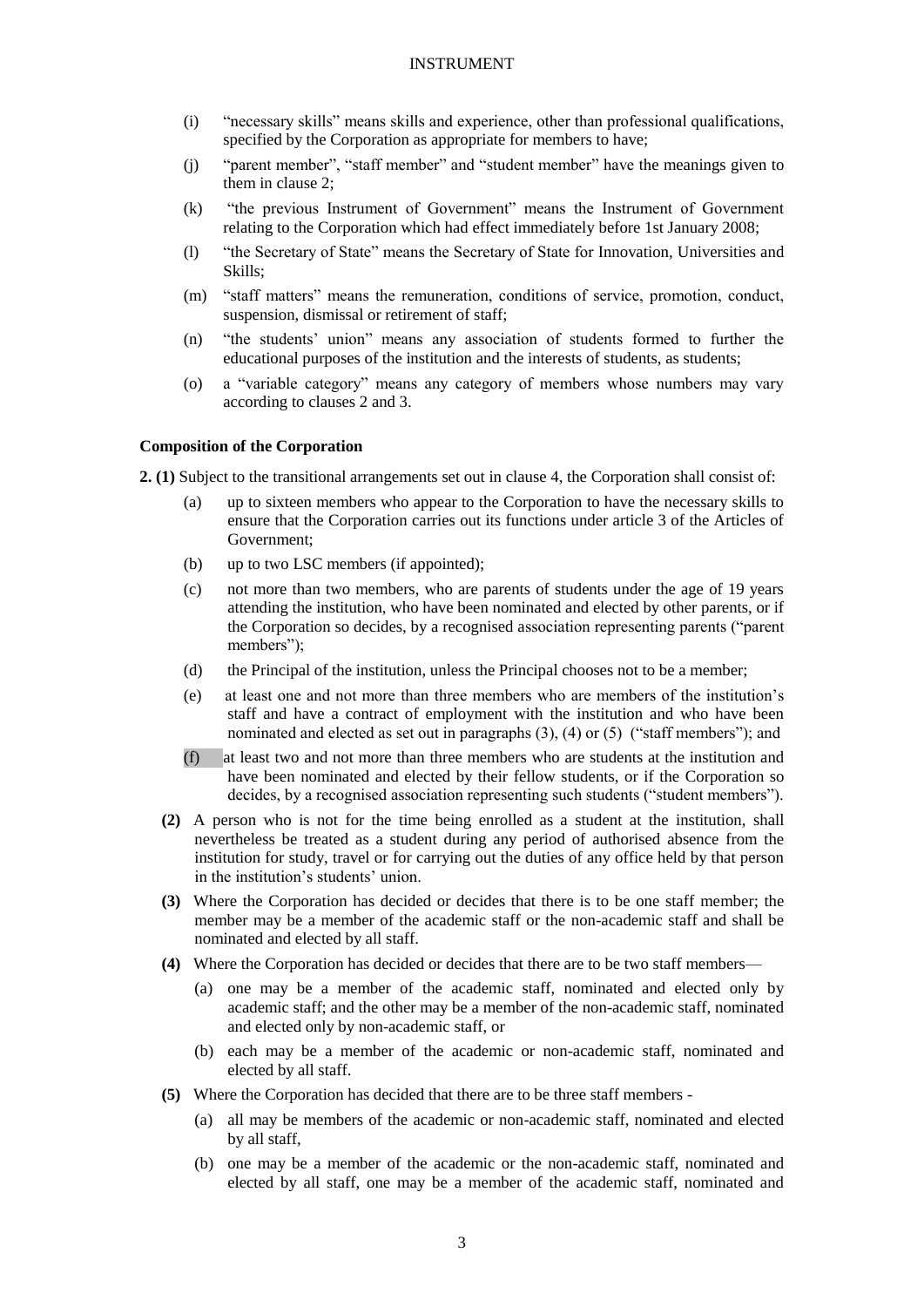elected by academic staff only, and one may be a member of the non-academic staff nominated and elected by non-academic staff only,

- (c) two may be members of the academic staff, nominated and elected by academic staff only, and one may be a member of the non-academic staff, nominated and elected by non-academic staff only, or
- (d) one may be a member of the academic staff, nominated and elected by academic staff only, and two may be members of the non-academic staff, nominated and elected by non-academic staff only.
- **(6)** The appointing authority, as set out in clause 5, will decide whether a person is eligible for nomination, election and appointment as a member of the Corporation under paragraph (1).

#### **Determination of membership numbers**

- **3.(1)** Subject to paragraph (2) and the transitional arrangements in clause 4, the number of members of the Corporation, other than LSC members, and the number of members of each variable category shall be that decided by the Corporation in the most recent determination made under the previous Instrument of Government.
	- **(2)** The Corporation may at any time vary the determination referred to in paragraph (1) and any subsequent determination under this paragraph provided that -
		- (a) the number of members of the Corporation, other than LSC members, shall not be less than twelve or more than twenty; and
		- (b) the numbers of members of each variable category shall be subject to the limit which applies to that category set out in Clause 2,.
	- **(3)** No determination under this clause shall terminate the appointment of any person who is already a member of the Corporation at the time when the determination is made.

#### **Transitional arrangements**

- **4.** Where, following the last determination under the previous Instrument of Government, the membership of the Corporation does not conform in number to that determination—
	- (a) nothing in clauses 2 and 3 of this Instrument shall require the removal of members where the previous Instrument would not have required their removal; but
	- (b) the Corporation shall ensure that any new appointments are made so that its composition conforms to the determination as soon as possible.

#### **Appointment of the members of the Corporation**

- **5. (1)** Subject to paragraph (2) the Corporation is the appointing authority in relation to the appointment of its members other than LSC members.
	- **(2)** If the number of members falls below the number needed for a quorum, the Secretary of State is the appointing authority in relation to the appointment of those members needed for a quorum.
	- **(3)** The appointing authority may decline to appoint a person as a parent, staff or student member if:
		- (a) it is satisfied that the person has been removed from office as a member of a further education corporation in the previous ten years; or
		- (b) the appointment of the person would contravene any rule or bye-law made under article 23 of the Articles of Government concerning the number of terms of office which a person may serve, provided that such rules or bye-laws make the same provision for each category of members appointed by the appointing authority; or
		- (c) the person is ineligible to be a member of the corporation because of clause 8.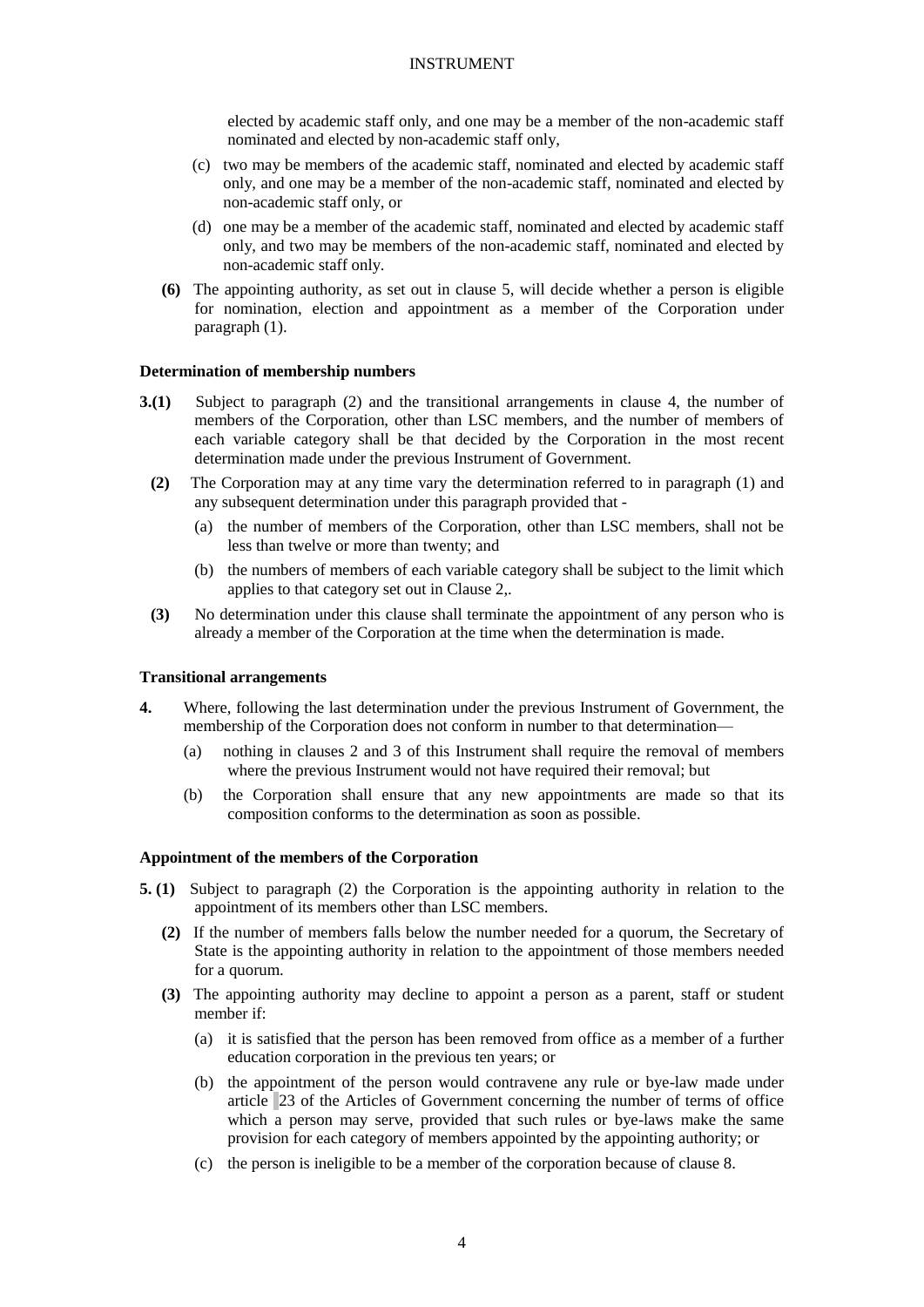**(4)** Where the office of any member becomes vacant the appointing authority shall as soon as practicable take all necessary steps to appoint a new member to fill the vacancy.

#### **Appointment of the Chair and Vice-Chair**

- **6. (1)** The members of the Corporation shall appoint a Chair and a Vice-Chair from among themselves.
	- **(2)** Neither the Principal nor any staff or student member shall be eligible to be appointed as Chair or Vice-Chair or to act as Chair in their absence.
	- **(3)** If both the Chair and the Vice-Chair are absent from any meeting of the Corporation, the members present shall choose someone from among themselves to act as Chair for that meeting.
	- **(4)** The Chair and Vice-Chair shall hold office for such period as the Corporation decides.
	- **(5)** The Chair or Vice-Chair may resign from office at any time by giving notice in writing to the Clerk.
	- **(6)** If the Corporation is satisfied that the Chair is unfit or unable to carry out the functions of office, it may give written notice, removing the Chair from office and the office shall then be vacant.
	- **(7)** If the Corporation is satisfied that the Vice-Chair is unfit or unable to carry out the functions of office, it may give written notice, removing the Vice-Chair from office and the office shall then be vacant.
	- **(8)** At the last meeting before the end of the term of office of the Chair, or at the first meeting following the Chair's resignation or removal from office, the members shall appoint a replacement from among themselves.
	- **(9)** At the last meeting before the end of the term of office of the Vice-Chair, or at the first meeting following the Vice-Chair's resignation or removal from office, the members shall appoint a replacement from among themselves.
	- **(10)** At the end of their respective terms of office, the Chair and Vice-Chair shall be eligible for reappointment.
	- **(11)** Paragraph (10) is subject to any rule or bye-law made by the Corporation under article 23 of the Articles of Government concerning the number of terms of office which a person may serve.

#### **Appointment of the Clerk to the Corporation**

- **7. (1)** The Corporation shall appoint a person to serve as its Clerk, but the Principal may not be appointed as Clerk.
	- **(2)** In the temporary absence of the Clerk, the Corporation shall appoint a person to serve as a temporary Clerk, but the Principal may not be appointed as temporary Clerk.
	- **(3)** Any reference in this Instrument to the Clerk shall include a temporary Clerk appointed under paragraph (2).
	- **(4)** Subject to clause 14, the Clerk shall be entitled to attend all meetings of the Corporation and any of its committees.
	- **(5)** The Clerk may also be a member of staff at the institution.

#### **Persons who are ineligible to be members**

- **8. (1)** No one under the age of 18 years may be a member, except as a student member.
	- **(2)** The Clerk may not be a member.
	- **(3)** A person who is a member of staff of the institution may not be, or continue as, a member, except as a staff member or in the capacity of Principal.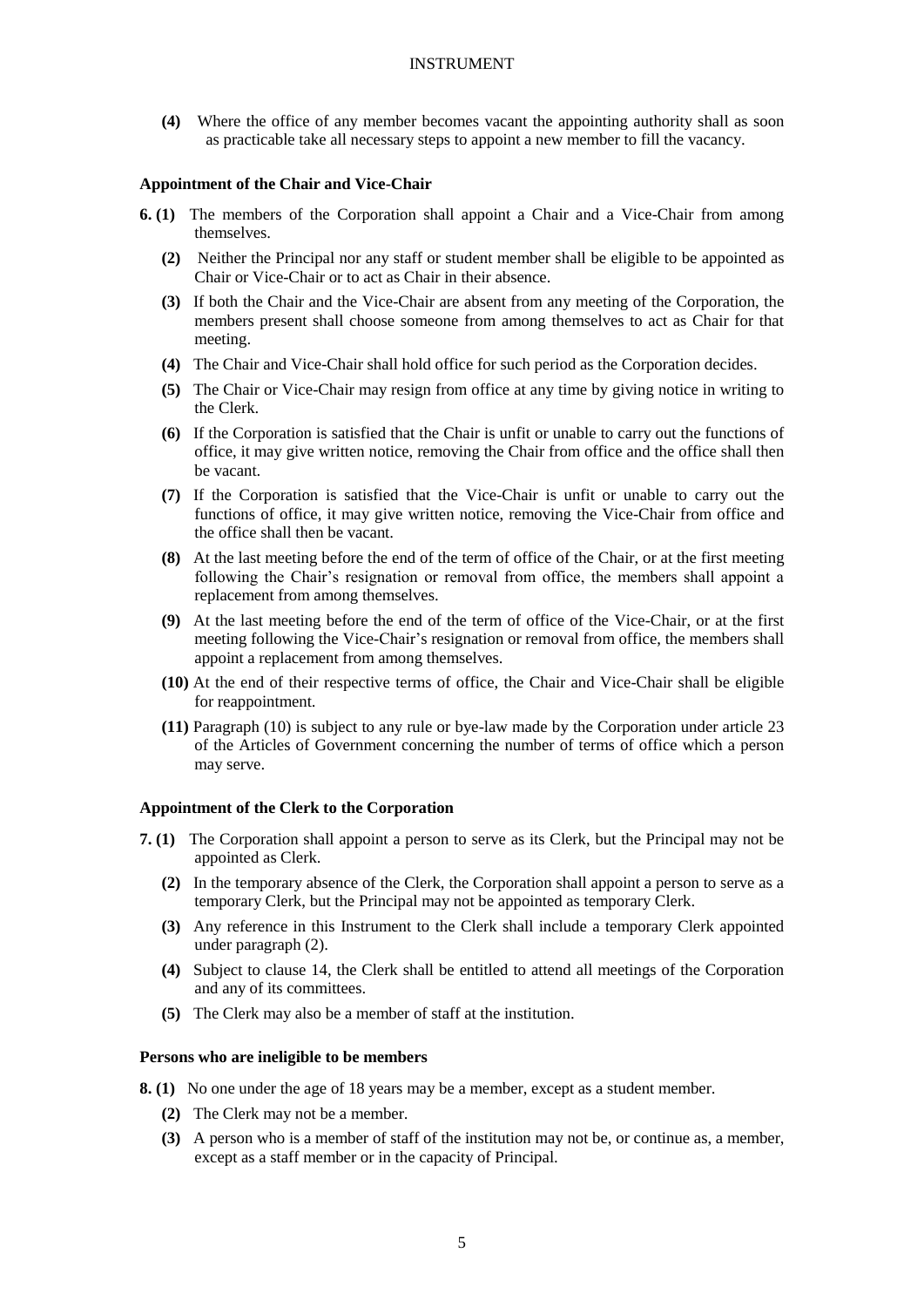- **(4)** Paragraph (3) does not apply to a student who is employed by the Corporation in connection with the student's role as an officer of a students' union.
- **(5)** Subject to paragraphs (6) and (7), a person shall be disqualified from holding, or from continuing to hold, office as a member, if that person has been adjudged bankrupt or is the subject of a bankruptcy restrictions order, an interim bankruptcy restrictions order or a bankruptcy restrictions undertaking within the meaning of the Insolvency Act 1986(**3**), or if that person has made a composition or arrangement with creditors, including an individual voluntary arrangement.
- **(6)** Where a person is disqualified by reason of having been adjudged bankrupt or by reason of being the subject of a bankruptcy restrictions order, an interim bankruptcy restrictions order or a bankruptcy restrictions undertaking, that disqualification shall cease—
	- (a) on that person's discharge from bankruptcy, unless the bankruptcy order has before then been annulled; or
	- (b) if the bankruptcy order is annulled, at the date of that annulment; or
	- (c) if the bankruptcy restrictions order is rescinded as a result of an application under section 375 of the Insolvency Act 1986, on the date so ordered by the court; or
	- (d) if the interim bankruptcy restrictions order is discharged by the court, on the date of that discharge; or
	- (e) if the bankruptcy restrictions undertaking is annulled, at the date of that annulment.
- **(7)** Where a person is disqualified by reason of having made a composition or arrangement with creditors, including an individual voluntary arrangement, and then pays the debts in full, the disqualification shall cease on the date on which the payment is completed and in any other case it shall cease on the expiration of three years from the date on which the terms of the deed of composition, arrangement or individual voluntary arrangement are fulfilled.
- **(8**) Subject to paragraph (9), a person shall be disqualified from holding, or from continuing to hold, office as a member if:
	- (a) within the previous five years that person has been convicted, whether in the United Kingdom or elsewhere, of any offence and has received a sentence of imprisonment, whether suspended or not, for a period of three months or more, without the option of a fine; or
	- (b) within the previous twenty years that person has been convicted as set out in subparagraph (a) and has received a sentence of imprisonment, whether suspended or not, for a period of more than two and a half years; or
	- (c) that person has at any time been convicted as set out in sub-paragraph (a) and has received a sentence of imprisonment, whether suspended or not, of more than five years.
- **(9)** For the purpose of this regulation there shall be disregarded any conviction by or before a court outside the United Kingdom for an offence in respect of conduct which, if it had taken place in the United Kingdom, would not have constituted an offence under the law then in force anywhere in the United Kingdom.
- **(10)** Upon a member of the Corporation becoming disqualified from continuing to hold office under paragraphs (5) or (8), the member shall immediately give notice of that fact to the Clerk.

# **The term of office of a member**

**9. (1)** A member of the Corporation shall hold and vacate office in accordance with the terms of the appointment, but the length of the term of office shall not exceed four years.

<sup>-</sup>**3** 1986.c.45 as amended by the Enterprise Act 2002 (c. 40)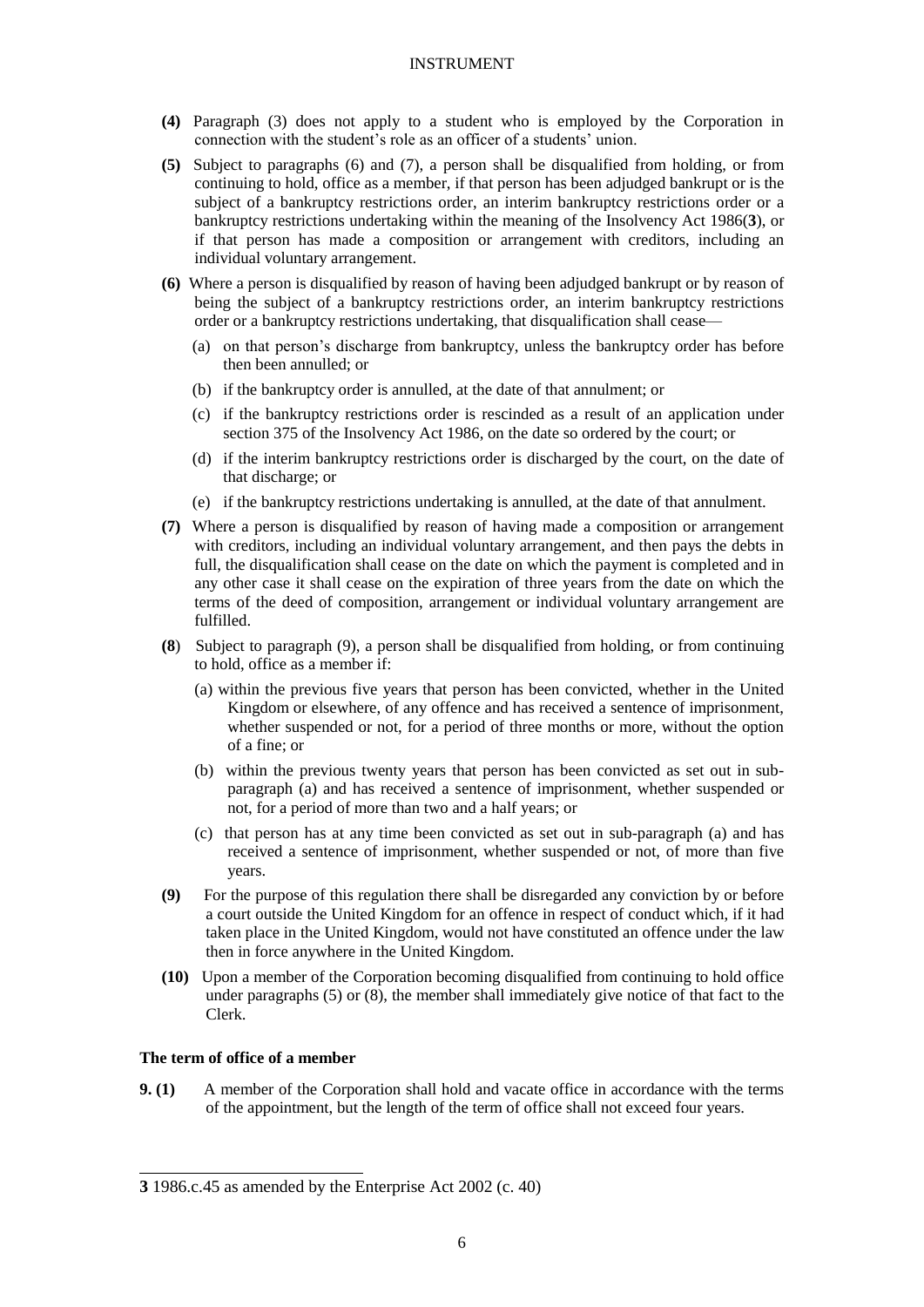- **(2)** Members retiring at the end of their term of office shall be eligible for reappointment, and clause 5 shall apply to the reappointment of a member as it does to the appointment of a member.
- **(3)** Paragraph (2) is subject to any rule or bye-law made by the Corporation under article 23 of the Articles of Government concerning the number of terms of office which a person may serve.

# **Termination of membership**

- **10. (1)** A member may resign from office at any time by giving notice in writing to the Clerk.
	- **(2)** If at any time the Corporation is satisfied that any member
		- (a) is unfit or unable to discharge the functions of a member; or
		- (b) has been absent from meetings of the Corporation for a period longer than six consecutive months without the permission of the Corporation,

the Corporation may by notice in writing to that member remove the member from office and the office shall then be vacant.

- **(3)** Any person who is a member of the Corporation by virtue of being a member of the staff at the institution, including the Principal, shall cease to hold office upon ceasing to be a member of the staff and the office shall then be vacant.
- **(4)** A student member shall cease to hold office:
	- (a) at the end of the student's final academic year, or at such other time in the year after ceasing to be a student as the Corporation may decide; or
	- (b) if expelled from the institution,

and the office shall then be vacant.

#### **Members not to hold interests in matters relating to the institution**

- **(1)** A member to whom paragraph (3) applies shall
	- (a) disclose to the Corporation the nature and extent of the interest; and
	- (b) if present at a meeting of the Corporation, or of any of its committees, at which such supply, contract or other matter as is mentioned in paragraph (3) is to be considered, not take part in the consideration or vote on any question with respect to it and not be counted in the quorum present at the meeting in relation to a resolution on which that member is not entitled to vote; and
	- (c) withdraw, if present at a meeting of the Corporation, or any of its committees, at which such supply, contract or other matter as is mentioned in paragraph (3) is to be considered, where required to do so by a majority of the members of the Corporation or committee present at the meeting.
- **(2)** This paragraph applies to a member who:
	- (a) has any financial interest in:
		- i) the supply of work to the institution, or the supply of goods for the purposes of the institution;
		- ii) any contract or proposed contract concerning the institution; or
		- iii) any other matter relating to the institution; or
	- (b) has any other interest of a type specified by the Corporation in any matter relating to the institution.
- **(3)** This clause shall not prevent the members considering and voting upon proposals for the Corporation to insure them against liabilities incurred by them arising out of their office or the Corporation obtaining such insurance and paying the premium.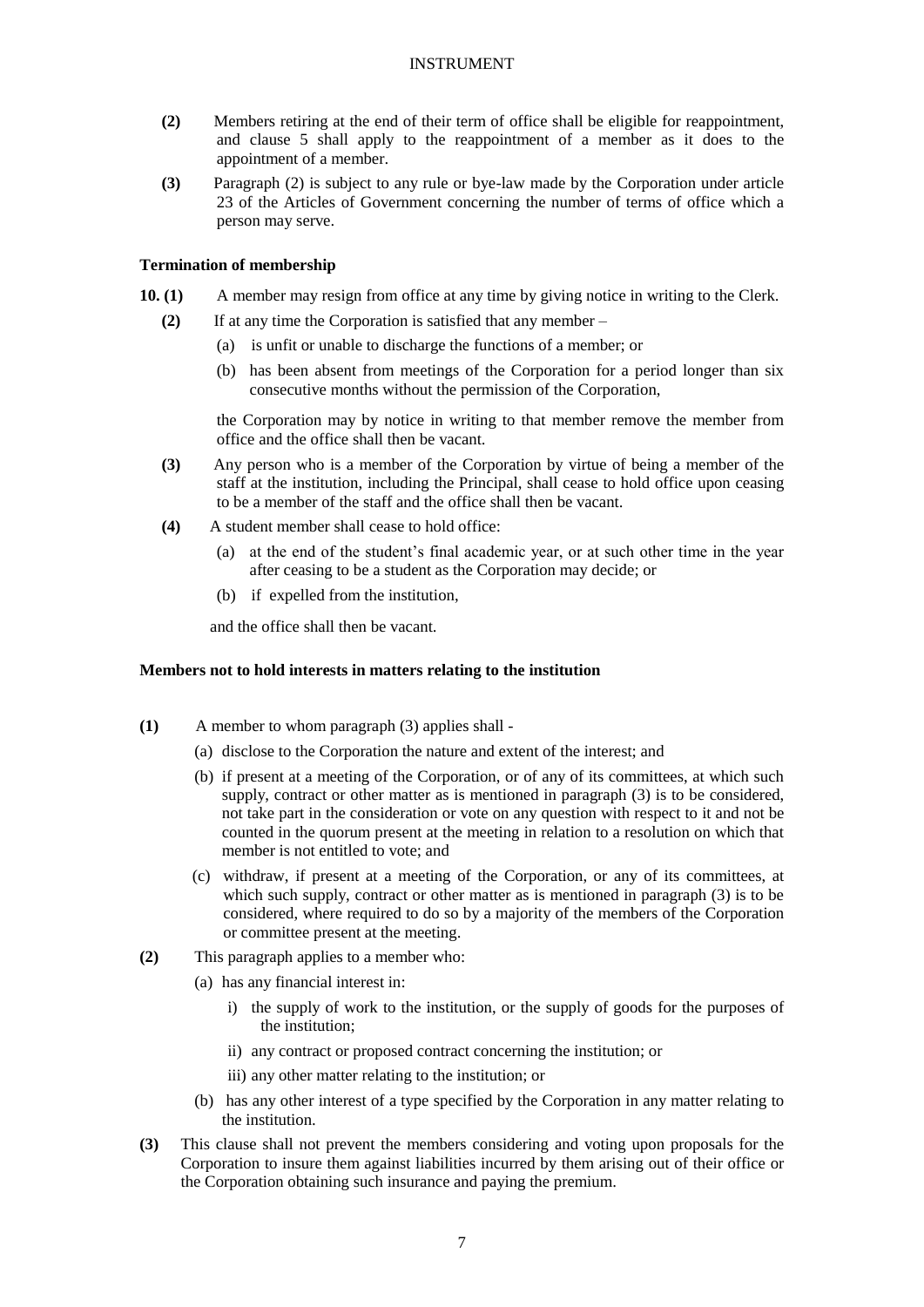- **(4)** Where the matter under consideration by the Corporation or any of its committees relates to the pay and conditions of all staff, or all staff in a particular class, a staff member:
	- (a) need not disclose a financial interest; and
	- (b) may take part in the consideration of the matter, vote on any question with respect to it and count towards the quorum present at that meeting, provided that in so doing, the staff member acts in the best interests of the Corporation as a whole and does not seek to represent the interests of any other person or body, but
	- (c) shall withdraw from the meeting if the matter is under negotiation with staff and the staff member is representing any of the staff concerned in those negotiations.
- **(5)** The Clerk shall maintain a register of the interests of the members which have been disclosed and the register shall be made available during normal office hours at the institution to any person wishing to inspect it.

#### **Meetings**

- **12.(1)** The Corporation shall meet at least once in every term, and shall hold such other meetings as may be necessary.
- **(2)** Subject to paragraphs (4) and (5) and to clause 13(4), all meetings shall be called by the Clerk, who shall, at least seven calendar days before the date of the meeting, send to the members of the Corporation written notice of the meeting and a copy of the proposed agenda.
- **(3)** If it is proposed to consider at any meeting the remuneration, conditions of service, conduct, suspension, dismissal or retirement of the Clerk, the Chair shall, at least seven calendar days before the date of the meeting, send to the members a copy of the agenda item concerned, together with any relevant papers.
- **(4)** A meeting of the Corporation, called a "special meeting", may be called at any time by the Chair or at the request in writing of any five members.
- **(5)** Where the Chair, or in the Chair's absence the Vice-Chair, decides that there are matters requiring urgent consideration, the written notice convening the special meeting and a copy of the proposed agenda may be given within less than seven calendar days.
- **(6)** Every member shall act in the best interests of the Corporation and shall not be bound to speak or vote by mandates given by any other body or person.

#### **Quorum**

- **13.(1)** Meetings of the Corporation shall be quorate if the number of members present is at least 40% of the total number of members, determined according to clause 3, together with any LSC members.
	- **(2)** If the number of members present for a meeting of the Corporation does not constitute a quorum, the meeting shall not be held.
	- **(3)** If during a meeting of the Corporation there ceases to be a quorum, the meeting shall be terminated at once.
	- **(4)** If a meeting cannot be held or cannot continue for lack of a quorum, the Chair may call a special meeting as soon as it is convenient.

#### **Proceedings of meetings**

- **14.(1)** Every question to be decided at a meeting of the Corporation shall be decided by a majority of the votes cast by members present and entitled to vote on the question.
	- **(2)** Where, at a meeting of the Corporation, there is an equal division of votes on a question to be decided, the Chair of the meeting shall have a second or casting vote.
		- **(3)** A member may not vote by proxy or by way of postal vote.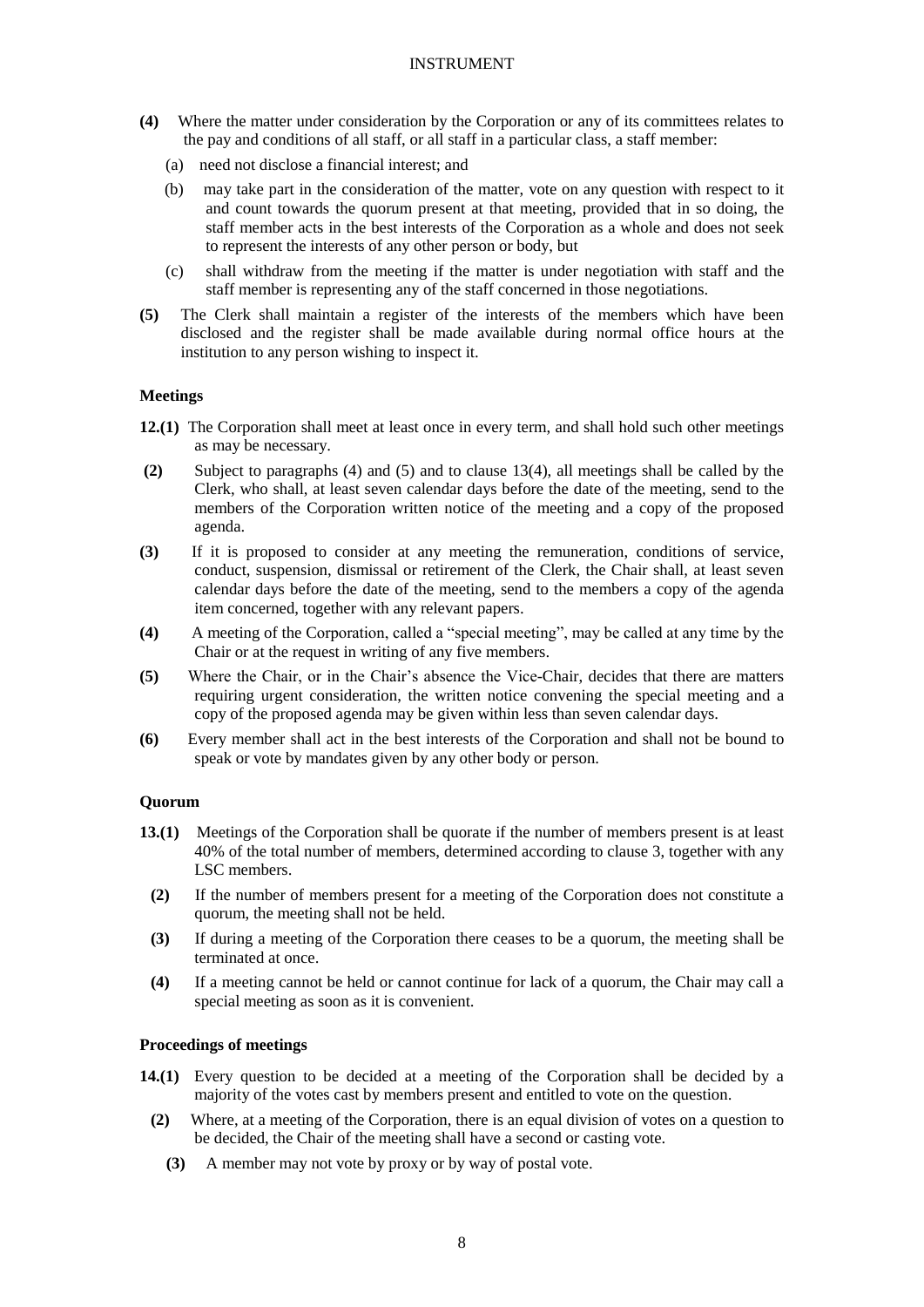- **(4)** No resolution of the members may be rescinded or varied at a subsequent meeting unless consideration of the rescission or variation is a specific item of business on the agenda for that meeting.
- **(5)** Except as provided by procedures made pursuant to article 16 of the Articles of Government, a member of the Corporation who is a member of staff at the institution, including the Principal, shall withdraw:
	- (a) from that part of any meeting of the Corporation, or any of its committees, at which staff matters relating solely to that member of the staff, as distinct from staff matters relating to all members of staff or all members of staff in a particular class, are to be considered;
	- (b) from that part of any meeting of the Corporation, or any of its committees, at which that member's reappointment or the appointment of that member's successor is to be considered;
	- (c) from that part of any meeting of the Corporation, or any of its committees, at which the matter under consideration concerns the pay or conditions of service of all members of staff, or all members of staff in a particular class, where the member of staff is acting as a representative (whether or not on behalf of a recognised trade union) of all members of staff or the class of staff (as the case may be); and
	- (d) if so required by a resolution of the other members present, from that part of any meeting of the Corporation or any of its committees, at which staff matters relating to any member of staff holding a post senior to that member's are to be considered, except those relating to the pay and conditions of all staff or all staff in a particular class.
- **(6)** A Principal who has chosen not to be a member of the Corporation shall still be entitled to attend and speak, or otherwise communicate, at all meetings of the Corporation and any of its committees, except that the Principal shall withdraw in any case where the Principal would be required to withdraw under paragraph (5).
- **(7)** A student member who is under the age of 18 shall not vote at a meeting of the Corporation, or any of its committees, on any question concerning any proposal:
	- (a) for the expenditure of money by the Corporation; or
	- (b) under which the Corporation, or any members of the Corporation, would enter into any contract, or would incur any debt or liability, whether immediate, contingent or otherwise.
- **(8)** Except as provided by rules made under article 18 (3) of the Articles of Government relating to appeals and representations by students in disciplinary cases, a student member shall withdraw from that part of any meeting of the Corporation or any of its committees, at which a student's conduct, suspension or expulsion is to be considered.
- **(9)** In any case where the Corporation, or any of its committees, is to discuss staff matters relating to a member or prospective member of staff at the institution, a student member shall:
	- (a) take no part in the consideration or discussion of that matter and not vote on any question with respect to it; and
	- (b) where required to do so by a majority of the members, other than student members, of the Corporation or committee present at the meeting, withdraw from the meeting.
	- **(10)** The Clerk
		- (a) shall withdraw from that part of any meeting of the Corporation, or any of its committees, at which the Clerk's remuneration, conditions of service, conduct, suspension, dismissal or retirement in the capacity of Clerk are to be considered; and
		- (b) where the Clerk is a member of staff at the institution, the Clerk shall withdraw in any case where a member of the Corporation is required to withdraw under paragraph (5).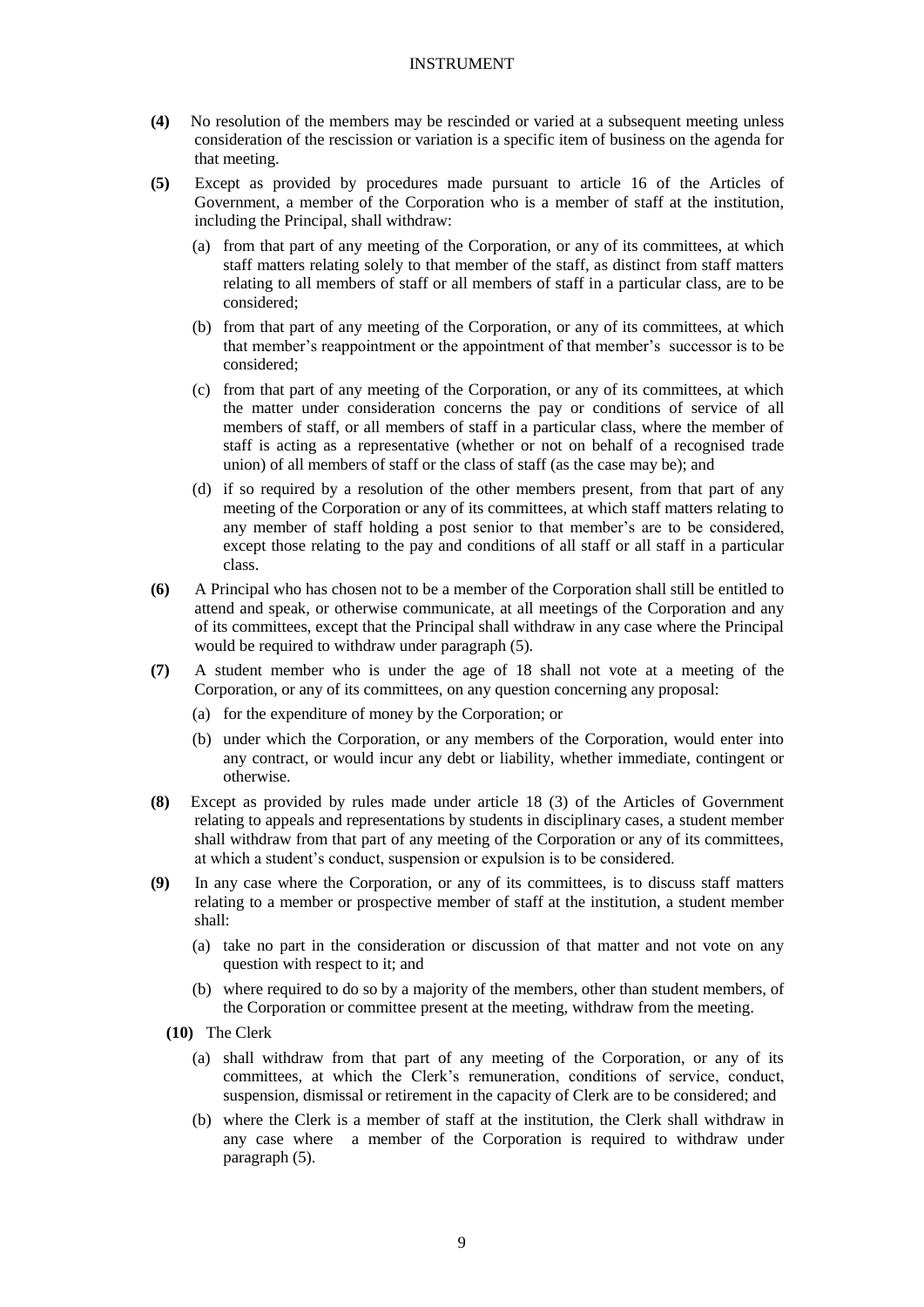- **(11)** If the Clerk withdraws from a meeting, or part of a meeting, of the Corporation under paragraph (10), the Corporation shall appoint a person from among themselves to act as Clerk during this absence.
- **(12)** If the Clerk withdraws from a meeting, or part of a meeting, of a committee of the Corporation, the Corporation shall appoint a person from among themselves to act as Clerk to the committee during this absence.

#### **Minutes**

- **15.-(1)** Written minutes of every meeting of the Corporation shall be prepared, and, subject to paragraph (2), at every meeting of the Corporation the minutes of the last meeting shall be taken as an agenda item.
	- **(2)** Paragraph (1) shall not require the minutes of the last meeting to be taken as an agenda item at a special meeting, but where they are not taken, they shall be taken as an agenda item at the next meeting which is not a special meeting.
	- **(3)** Where minutes of a meeting are taken as an agenda item and agreed to be accurate, those minutes shall be signed as a true record by the Chair of the meeting.
	- **(4)** Separate minutes shall be taken of those parts of meetings from which staff members, the Principal, student members or the Clerk have withdrawn from a meeting in accordance with clause  $14(5)$ ,  $(6)$ ,  $(8)$ ,  $(9)$  or  $(10)$  and such persons shall not be entitled to see the minutes of that part of the meeting or any papers relating to it.

#### **Public access to meetings**

**16.** The Corporation shall decide any question as to whether a person should be allowed to attend any of its meetings where that person is not a member, the Clerk or the Principal and in making its decision, it shall give consideration to clause 17(2).

# **Publication of minutes and papers**

- **17.-(1)** Subject to paragraph (2), the Corporation shall ensure that a copy of:
	- (a) the agenda for every meeting of the Corporation;
	- (b) the draft minutes of every such meeting, if they have been approved by the Chair of the meeting;
	- (c) the signed minutes of every such meeting; and
	- (d) any report, document or other paper considered at any such meeting,

 shall as soon as possible be made available during normal office hours at the institution to any person wishing to inspect them.

- **(2)** There shall be excluded from any item made available for inspection any material relating to:
	- (a) a named person employed at or proposed to be employed at the institution;
	- (b) a named student at, or candidate for admission to, the institution;
	- (c) the Clerk; or
	- (d) any matter which, by reason of its nature, the Corporation is satisfied should be dealt with on a confidential basis.
- **(3)** The Corporation shall ensure that a copy of the draft or signed minutes of every meeting of the Corporation, under paragraph (1), shall be placed on the institution's website, and shall, despite any rules the Corporation may make regarding the archiving of such material, remain on its website for a minimum period of 12 months.
- **(4)** The Corporation shall review regularly all material excluded from inspection under paragraph (2)(d) and make any such material available for inspection where it is satisfied that the reason for dealing with the matter on a confidential basis no longer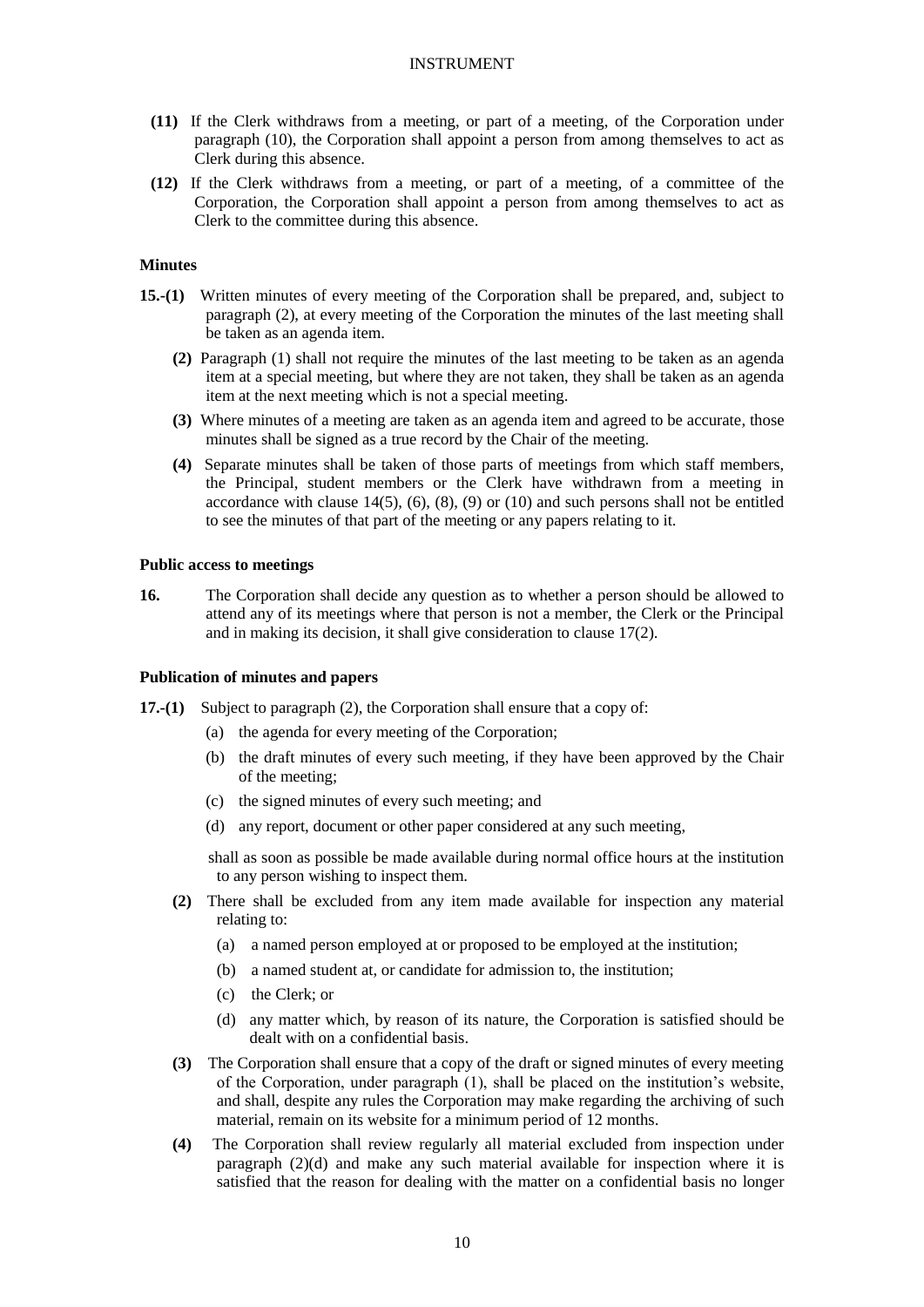applies, or where it considers that the public interest in disclosure outweighs that reason.

# **Copies of the Instrument of Government**

**18.** A copy of this Instrument shall be given free of charge to every member of the Corporation and at a charge not exceeding the cost of copying or free of charge to any other person who so requests a copy, and shall be available for inspection at the institution upon request, during normal office hours, to every member of staff and every student.

# **Change of name of the Corporation**

**19.** The Corporation may change its name with the approval of the Secretary of State.

#### **Application of the seal**

- **20.** The application of the seal of the Corporation shall be authenticated by—
	- (a) the signature of either the Chair or of some other member authorised either generally or specially by the Corporation to act for that purpose; and
	- (b) the signature of any other member.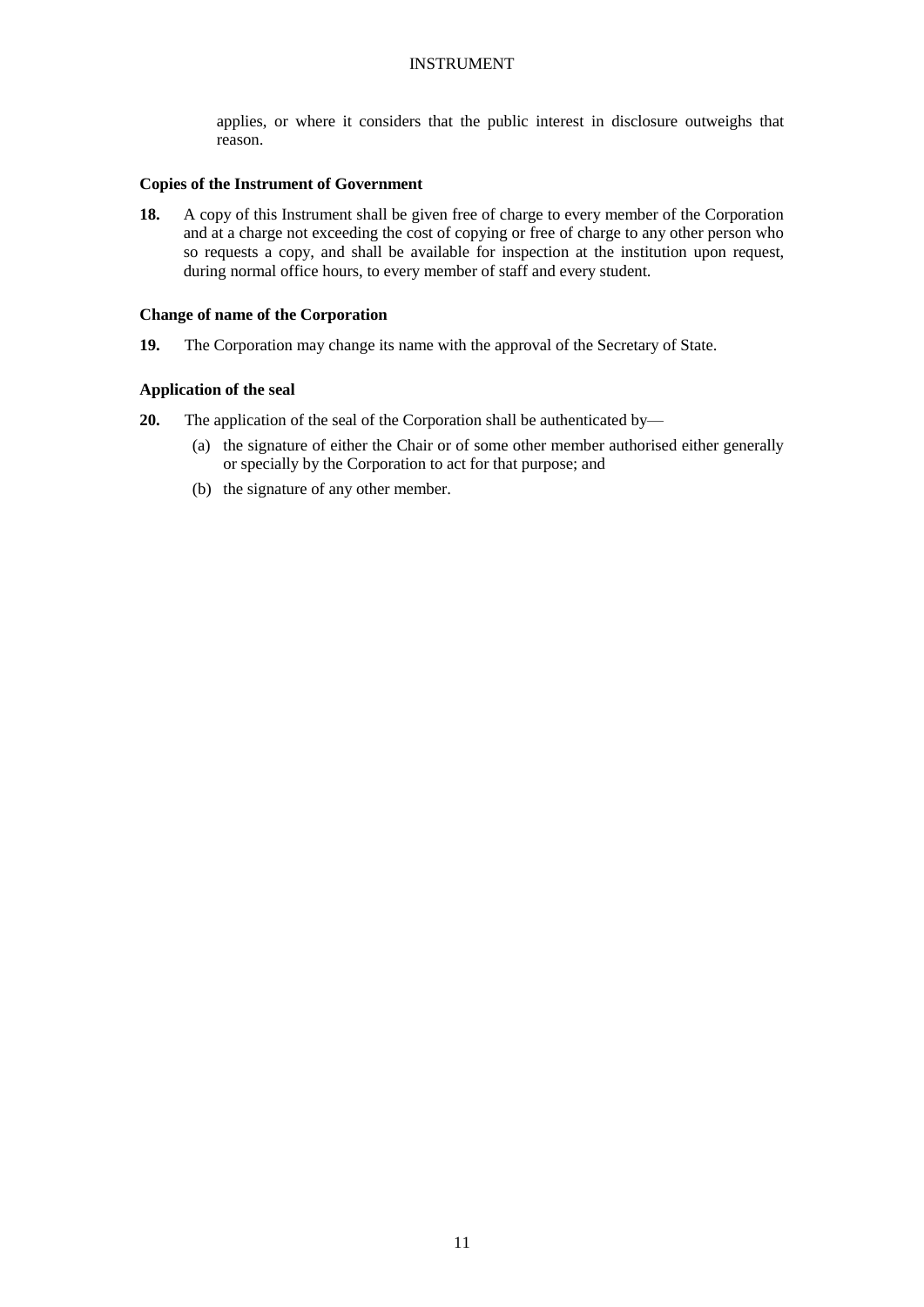# SCHEDULE 2 ARTICLES OF GOVERNMENT

# **CONTENTS**

- 1. Interpretation of the terms used
- 2. Conduct of the institution
- 3. Responsibilities of the Corporation, the Principal and the Clerk
- 4. The establishment of committees and delegation of functions generally
- 5. The search committee
- 6. The audit committee
- 7. Composition of committees
- 8. Access to committees by non-members and publication of minutes
- 9.,10., 11. Delegable and non-delegable functions

12., 13 Appointment and promotion of staff

- 14. Rules relating to the conduct of staff
- 15. Academic freedom
- 16. Grievance, suspension and disciplinary procedures
- 17. Suspension and dismissal of the Clerk
- 18. Students
- 19. Financial matters
- 20. Co- operation with the LSC's auditor
- 21. Internal audit
- 22. Accounts and audit of accounts
- 23. Rules and bye-laws
- 24. Copies of Articles of Government and rules and bye-laws

#### **Interpretation of the terms used**

- **1.** In these Articles of Government—
	- (a) any reference to "the Principal" shall include a person acting as Principal;
	- (b) "the Articles" means these Articles of Government;
	- (c) "Chair" and "Vice-Chair" mean respectively the Chair and Vice-Chair of the Corporation appointed under clause 6 of the Instrument of Government;
	- (d) "the Clerk" has the same meaning as in the Instrument of Government;
	- (e) "the Corporation" has the same meaning as in the Instrument of Government;
	- (f) "the LSC" means the Learning and Skills Council for England;
	- (g) "parent member", "staff member" and "student member" have the same meanings as in the Instrument of Government;
	- (h) "the Secretary of State" means the Secretary of State for Innovation, Universities and Skills ;
	- (i) "senior post" means the post of Principal and such other senior posts as the Corporation may decide for the purposes of these Articles;
	- (j) "the staff" means all the staff who have a contract of employment with the institution;
	- (k) "the students' union" has the same meaning as in the Instrument of Government.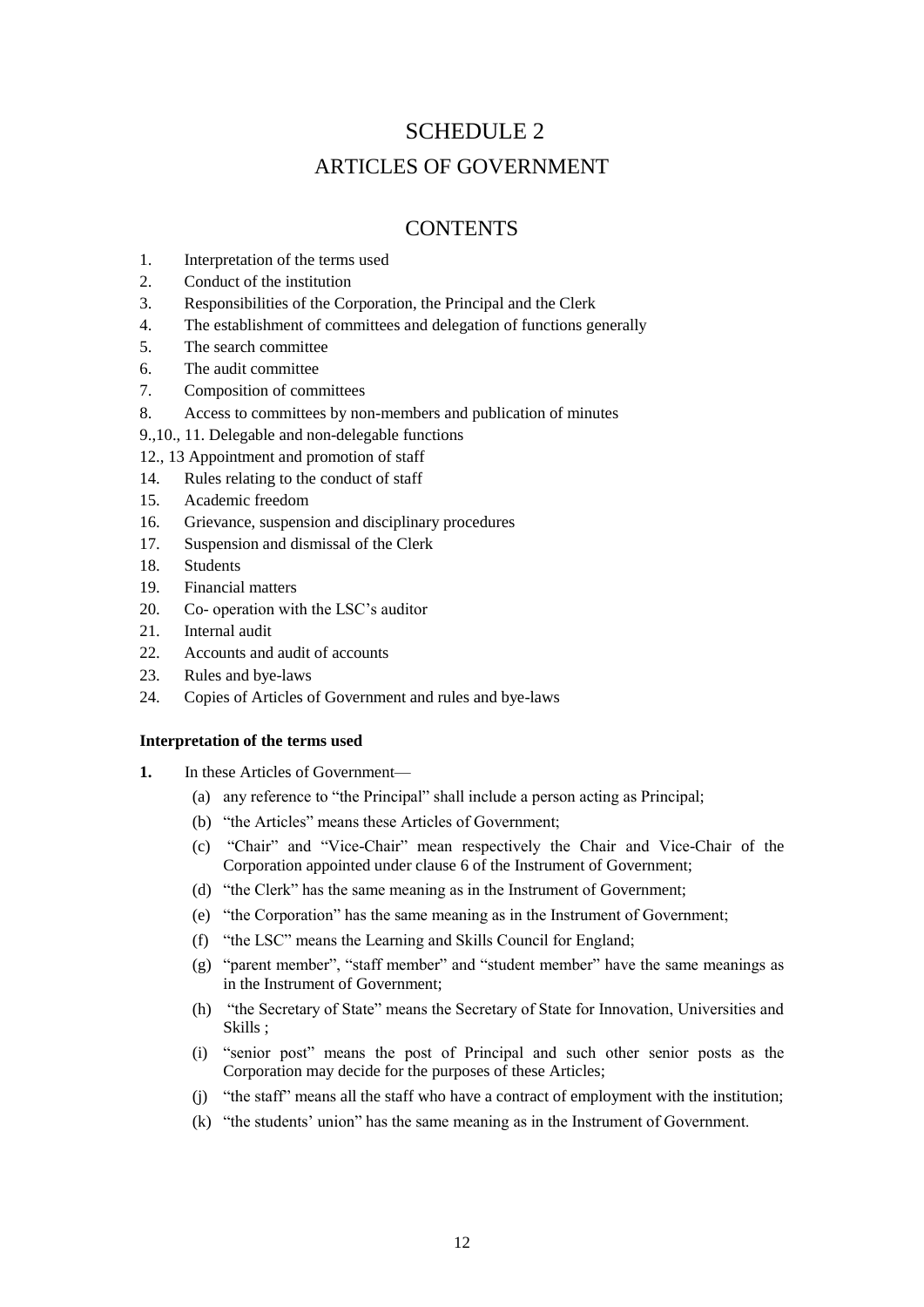#### **Conduct of the institution**

**2.** The institution shall be conducted in accordance with the provisions of the Instrument of Government, these Articles, any rules or bye-laws made under these Articles and any trust deed regulating the institution.

#### **Responsibilities of the Corporation, the Principal and the Clerk**

- **3.(1)** The Corporation shall be responsible for the following functions—
	- (a) the determination and periodic review of the educational character and mission of the institution and the oversight of its activities;
	- (aa) publishing arrangements for obtaining the view of staff and students on the determination and periodic review of the Educational character and mission of the institution and the oversight of its activities.
	- (b) approving the quality strategy of the institution;
	- (c) the effective and efficient use of resources, the solvency of the institution and the Corporation and safeguarding their assets;
	- (d) approving annual estimates of income and expenditure;
	- (e) the appointment, grading, suspension, dismissal and determination of the pay and conditions of service of the holders of senior posts and the Clerk, including, where the Clerk is, or is to be appointed as, a member of staff, the Clerk's appointment, grading, suspension, dismissal and determination of pay in the capacity of a member of staff; and
	- (f) setting a framework for the pay and conditions of service of all other staff.
	- **(2)** Subject to the responsibilities of the Corporation, the Principal shall be the Chief Executive of the institution, and shall be responsible for the following functions-
		- (a) making proposals to the Corporation about the educational character and mission of the institution and implementing the decisions of the Corporation;
		- (b) the determination of the institution's academic and other activities;
		- (c) preparing annual estimates of income and expenditure for consideration and approval by the Corporation, and the management of budget and resources within the estimates approved by the Corporation;
		- (d) the organisation, direction and management of the institution and leadership of the staff;
		- (e) the appointment, assignment, grading, appraisal, suspension, dismissal and determination, within the framework set by the Corporation, of the pay and conditions of service of staff, other than the holders of senior posts or the Clerk, where the Clerk is also a member of the staff, and
		- (f) maintaining student discipline and, within the rules and procedures provided for within these Articles, suspending or expelling students on disciplinary grounds or expelling students for academic reasons.
	- **(3)** The Clerk shall be responsible for the following functions:
		- (a) advising the Corporation with regard to the operation of its powers;
		- (b) advising the Corporation with regard to procedural matters;
		- (c) advising the Corporation with regard to the conduct of its business; and
		- (d) advising the Corporation with regard to matters of governance practice.

#### **The establishment of committees and delegation of functions generally**

**4. (1)** The Corporation may establish committees for any purpose or function, other than those assigned in these Articles to the Principal or Clerk and may delegate powers to: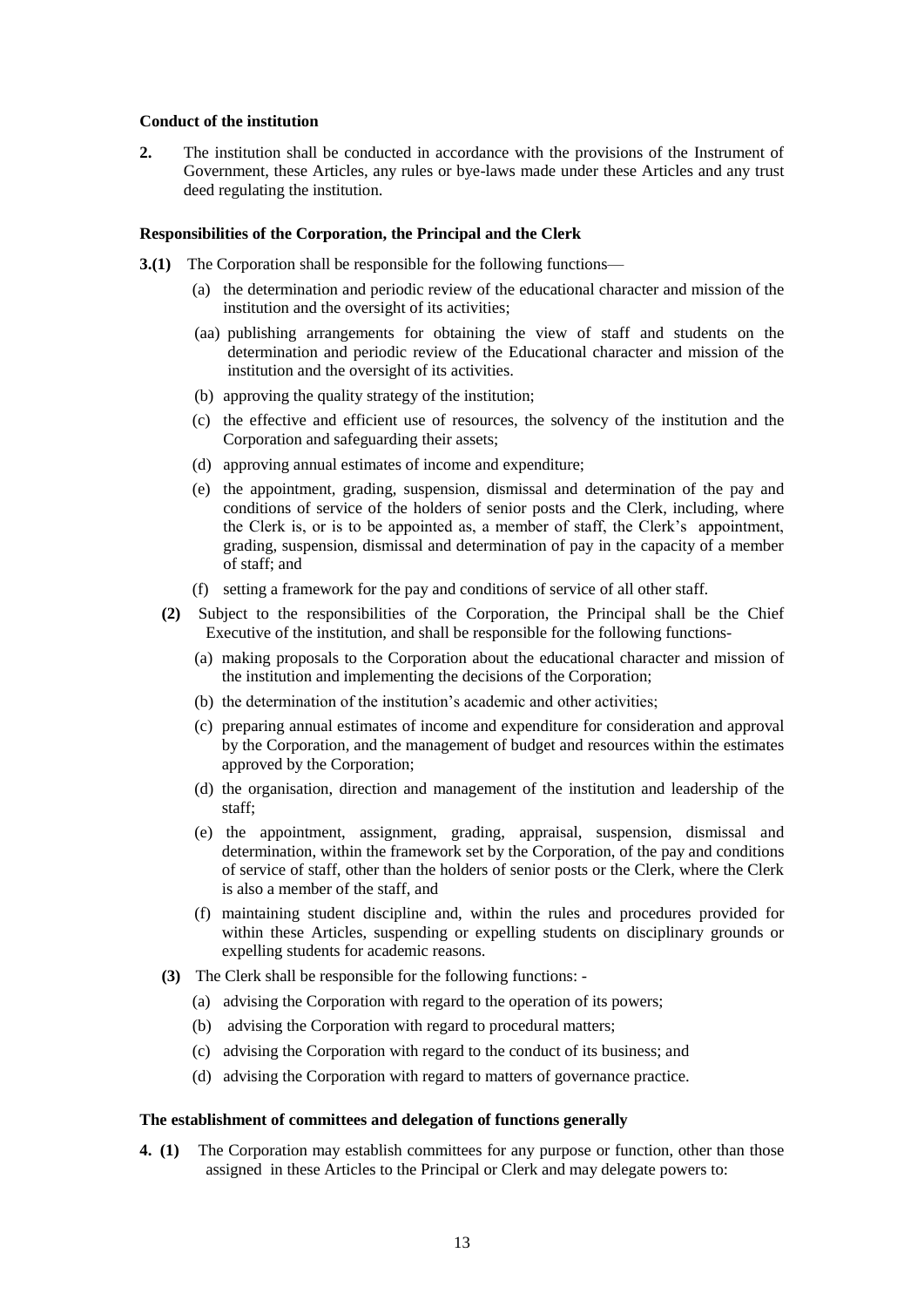- (a) such committees;
- (b) the Chair, or in the Chair's absence, the Vice-Chair; or
- (c) the Principal.
- **(2)** The number of members of a committee and the terms on which they are to hold and to vacate office, shall be decided by the Corporation.
- **(3)** The Corporation may also establish committees under collaboration arrangements made with other further education institutions or maintained schools (or with both), and such joint committees shall be subject to any regulations made under section 166 of the Education and Inspections Act 2006(**4**) governing such arrangements.

#### **The search committee**

- **5.(1)** The Corporation shall establish a committee, to be known as the "search committee", to advise on:
	- (a) the appointment of members (other than as a parent, staff or student member); and
	- (b) such other matters relating to membership and appointments as the Corporation may ask it to.
- **(2)** The Corporation shall not appoint any person as a member (other than as a parent, staff or student member) without first consulting and considering the advice of the search committee.
- **(3)** The Corporation may make rules specifying the way in which the search committee is to be conducted. A copy of these rules, together with the search committee's terms of reference and its advice to the Corporation, other than any advice which the Corporation is satisfied should be dealt with on a confidential basis, shall be published on the institution's website and shall be made available for inspection at the institution by any person during normal office hours.
- **(4)** The Corporation shall review regularly all material excluded from inspection under paragraph (3) and shall make any such material available for inspection where it is satisfied that the reason for dealing with the matter on a confidential basis no longer applies, or where it considers that the public interest in disclosure outweighs that reason.

#### **The audit committee**

- **6.(1)** The Corporation shall establish a committee, to be known as the "audit committee", to advise on matters relating to the Corporation's audit arrangements and systems of internal control.
	- **(2)** The audit committee shall consist of at least three persons and may include members of staff at the institution with the exception of those in senior posts, and shall operate in accordance with any requirements of the LSC.

# **Composition of committees**

**7.** Any committee established by the Corporation, other than the committee referred to in article 10, may include persons who are not members of the Corporation.

#### **Access to committees by non-members and publication of minutes**

- **8.** The Corporation shall ensure that:
	- (a) a written statement of its policy regarding attendance at committee meetings by persons who are not committee members; and
	- (b) the minutes of committee meetings, if they have been approved by the Chair of the meeting,

-

<sup>(</sup>**4**) 2006 c. 40.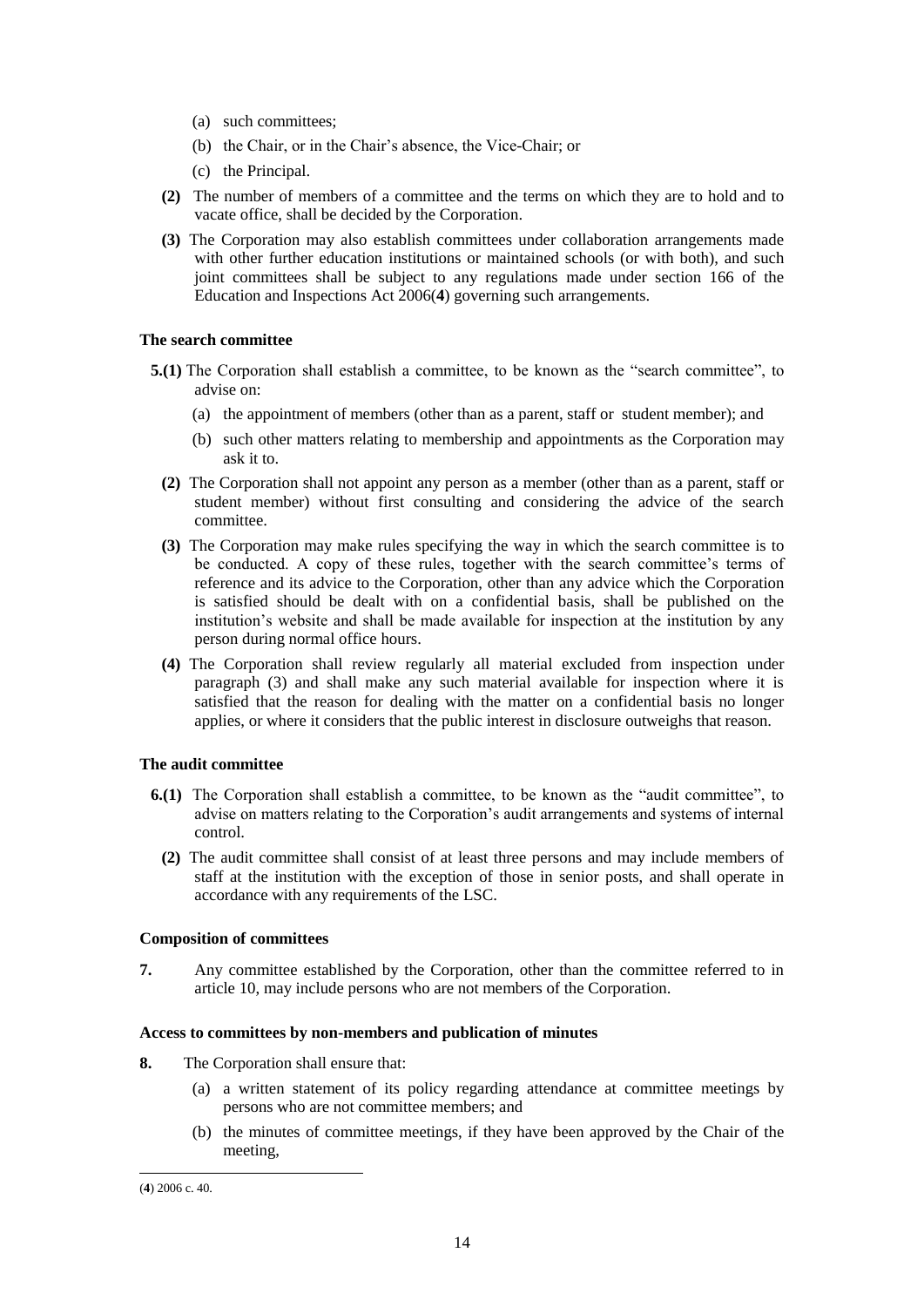are published on the institution's website and made available for inspection at the institution by any person, during normal office hours.

#### **Delegable and non-delegable functions**

- **9.** The Corporation shall not delegate the following functions:
	- (a) the determination of the educational character and mission of the institution;
	- (b) the approval of the annual estimates of income and expenditure;
	- (c) the responsibility for ensuring the solvency of the institution and the Corporation and for safeguarding their assets;
	- (d) the appointment of the Principal or holder of a senior post;
	- (e) the appointment of the Clerk, (including, where the Clerk is, or is to be, appointed as a member of staff the Clerk's appointment in the capacity of a member of staff); and
	- (f) the modification or revocation of these Articles.
- **10.(1)** The Corporation may not delegate
	- (a) the consideration of the case for dismissal, and
	- (b) the power to determine an appeal in connection with the dismissal

of the Principal, the Clerk or the holder of a senior post, other than to a committee of members of the Corporation.

- **(2)** The Corporation shall make rules specifying the way in which a committee having functions under paragraph (1) shall be established and conducted.
- **11.** The Principal may delegate functions to the holder of any other senior post other than-
	- (a) the management of budget and resources; and
	- (b) any functions that have been delegated to the Principal by the Corporation.

#### **Appointment and promotion of staff**

**12.-(1)** Where there is a vacancy or expected vacancy in a senior post, the Corporation shall:

- (a) advertise the vacancy nationally; and
- (b) appoint a selection panel consisting of—
	- (i) at least five members of the Corporation including the Chair or the Vice-Chair or both, where the vacancy is for the post of Principal ; or
	- (ii) the Principal and at least three other members of the Corporation, where the vacancy is for any other senior post
- **(2)** The members of the selection panel shall:
	- (a) decide on the arrangements for selecting the applicants for interview;
	- (b) interview the applicants; and
	- (c) where they consider it appropriate to do so, recommend to the Corporation for appointment one of the applicants they have interviewed.
- **(3)** If the Corporation approves the recommendation of the selection panel, that person shall be appointed.
- **(4)** If the members of the selection panel are unable to agree on a person to recommend to the Corporation, or if the Corporation does not approve their recommendation, the Corporation may make an appointment itself of a person from amongst those interviewed, or it may require the panel to repeat the steps specified in paragraph (2), with or without first re-advertising the vacancy.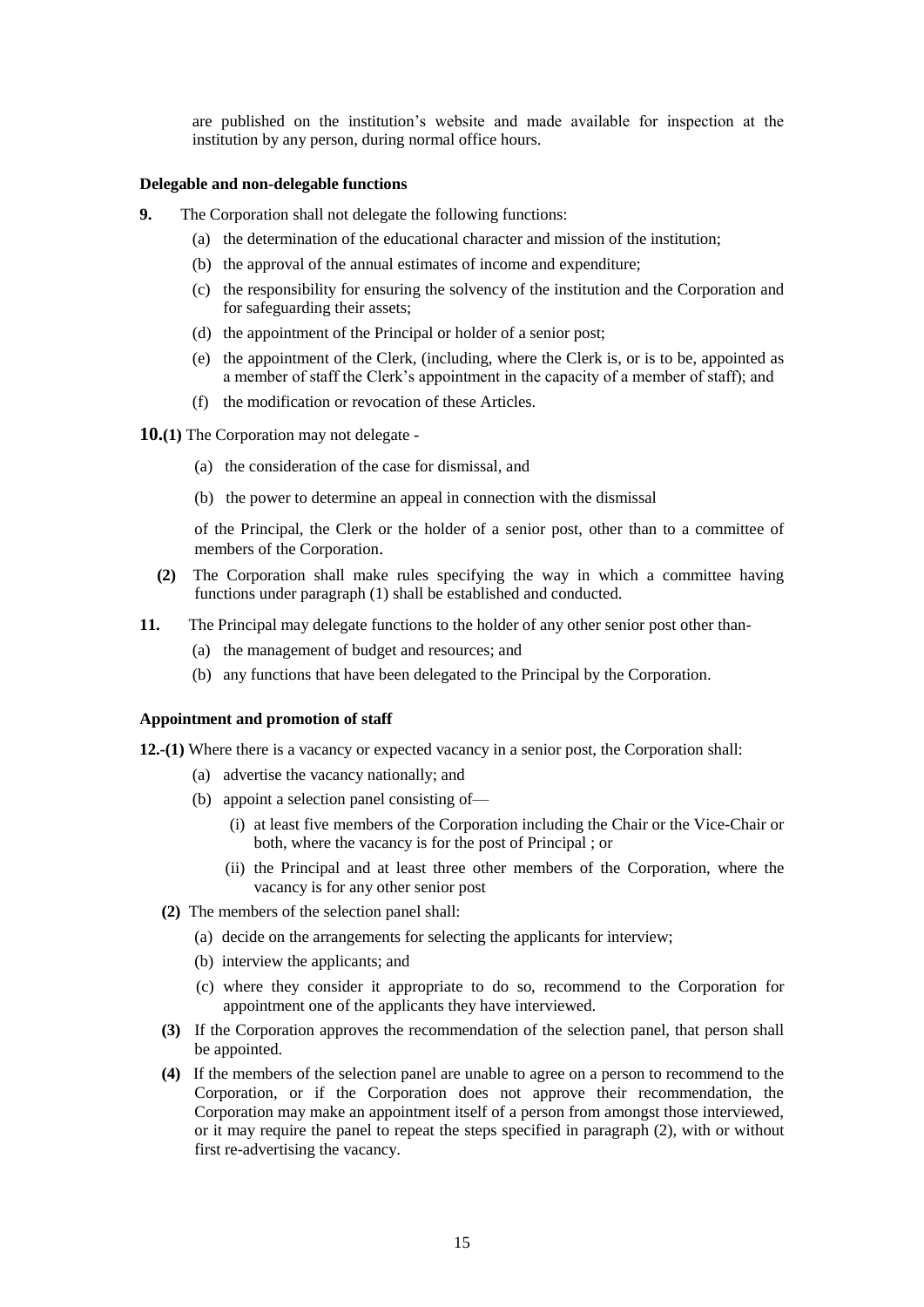- **(5)** Where there is a vacancy in a senior post or where the holder of a senior post is temporarily absent, until that post is filled or the absent post holder returns, a member of staff-
	- (a) may be required to act as Principal or in the place of any other senior post holder; and
	- (b) if so required, shall have all the duties and responsibilities of the Principal or such other senior post holder during the period of the vacancy or temporary absence.
- **13.** The Principal shall have responsibility for selecting for appointment all members of staff other than:
	- (a) senior post holders; and
	- (b) where the Clerk is also to be appointed as a member of staff, the Clerk in the role of a member of staff.

# **Rules relating to the conduct of staff**

**14.** After consultation with the staff, the Corporation shall make rules relating to their conduct.

# **Academic freedom**

**15.** In making rules under article 14, the Corporation shall have regard to the need to ensure that academic staff at the institution have freedom within the law to question and test received wisdom, and to put forward new ideas and controversial or unpopular opinions, without putting themselves at risk of losing their jobs or any privileges which they may enjoy at the institution.

#### **Grievance, suspension and disciplinary procedures**

**16.-(1)** After consultation with staff, the Corporation shall make rules setting out:

- (a) grievance procedures for all staff;
- (b) procedures for the suspension of all staff; and
- (c) disciplinary and dismissal procedures for
	- (i) senior post-holders, and
	- (ii) staff other than senior post-holders

and such procedures shall be subject to the provisions of articles  $3(1)(e)$ ,  $3(2)(e)$ ,  $9(d)$ , 9(e), 10(1) and 17.

- **(2)** Any rules made under paragraph (1)(b) shall include provision that where a person has been suspended without pay, any appeal against such suspension shall be heard and action taken in a timely manner.
- (3) Any rules made under paragraph  $(1)(c)(i)$  shall include provision that where the Corporation considers that it may be appropriate to dismiss a person, a preliminary investigation shall be conducted to examine and determine the case for dismissal.

#### **Suspension and dismissal of the Clerk**

- **17.(1)** Where the Clerk is also a member of staff at the institution, the Clerk is to be treated as a senior post holder for the purposes of article 16(c).
	- **(2)** Where the Clerk is suspended or dismissed under article 16, that suspension or dismissal shall not affect the position of the Clerk in the separate role of Clerk to the Corporation.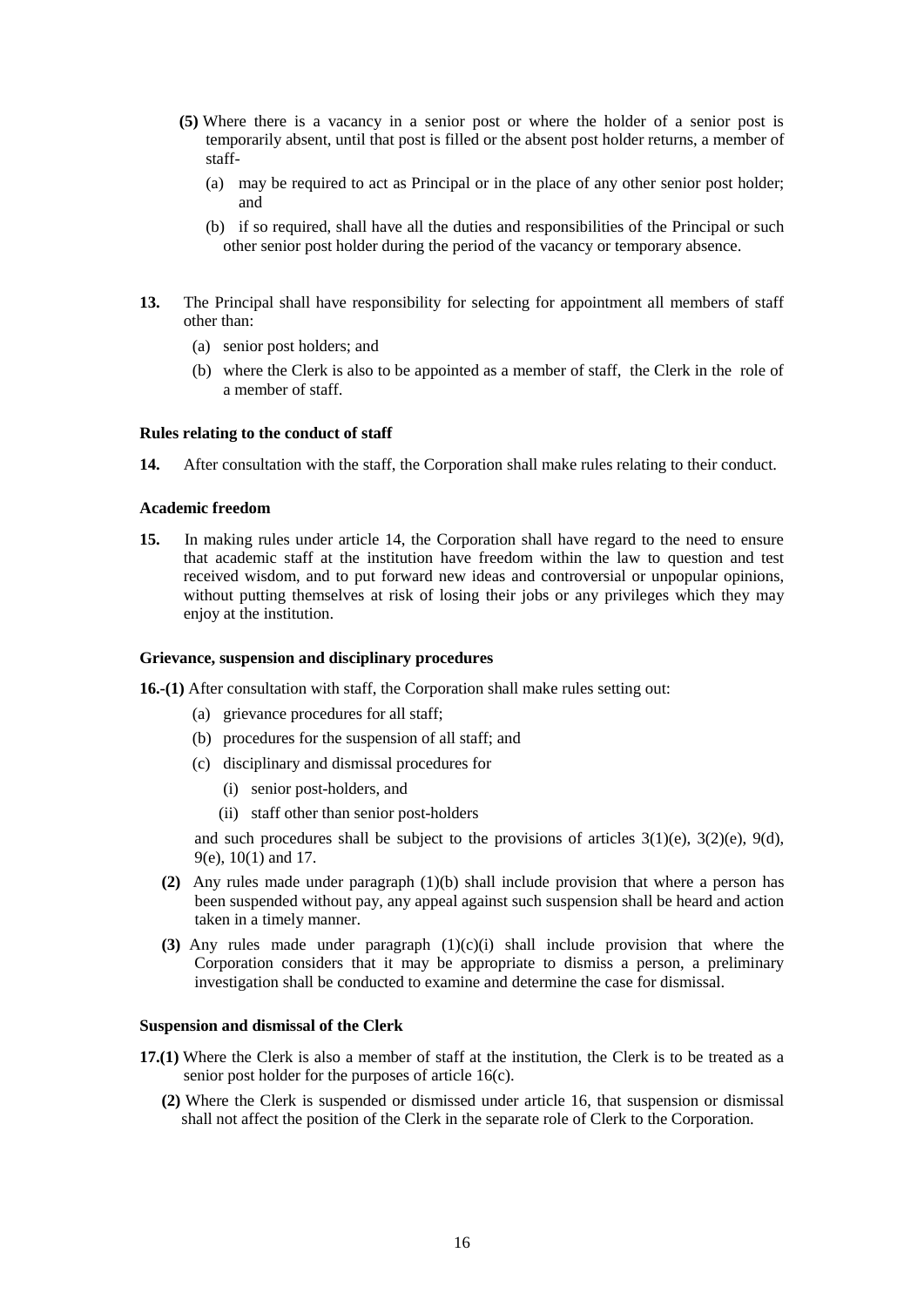#### **Students**

- **18.(1)** Any students' union shall conduct and manage its own affairs and funds in accordance with a constitution approved by the Corporation and no amendment to, or rescission of, that constitution, in part or in whole, shall be valid unless approved by the Corporation.
	- **(2)** The students' union shall present audited accounts annually to the Corporation.
	- **(3)** After consultation with representatives of the students, the Corporation shall make rules concerning the conduct of students, including procedures for their suspension and expulsion (including expulsion for an unsatisfactory standard of work or other academic reason).

# **Financial matters**

**19.** The Corporation shall set the policy by which the tuition and other fees payable to it are determined, subject to any terms and conditions attached to grants, loans or other payments paid or made by the LSC.

#### **Co- operation with the LSC's auditor**

**20.** The Corporation shall co-operate with any person who has been authorised by the LSC to audit any returns of numbers of students or claims for financial assistance and shall give any such person access to any documents or records held by the Corporation, including computer records.

## **Internal audit**

- **21.(1)** The Corporation shall, at such times as it considers appropriate, examine and evaluate its systems of internal financial and other control to ensure that they contribute to the proper, economic, efficient and effective use of the Corporation's resources.
	- **(2)** The Corporation may arrange for the examination and evaluation mentioned in paragraph (1) to be carried out on its behalf by internal auditors.
	- **(3)** The Corporation shall not appoint persons as internal auditors to carry out the activities referred to in paragraph (1) if those persons are already appointed as external auditors under article 22.

# **Accounts and audit of accounts**

**22.(1)** The Corporation shall:

- (a) keep proper accounts and proper records in relation to the accounts; and
- (b) prepare a statement of accounts for each financial year of the Corporation.
- **(2)** The statement shall:
	- (a) give a true and fair account of the state of the Corporation's affairs at the end of the financial year and of its income and expenditure in the financial year; and
	- (b) comply with any directions given by the LSC as to the information to be contained in it, the manner in which the information is to be presented, the methods and principles according to which it is to be prepared and the time and manner of publication.
- **(3)** The accounts and the statement of accounts shall be audited by external auditors appointed by the Corporation in respect of each financial year.
- **(4)** The Corporation shall not appoint persons as external auditors in respect of any financial year if those persons are already appointed as internal auditors under article 21.
- **(5)** Auditors shall be appointed and audit work conducted in accordance with any requirements of the LSC.
- **(6)** The "financial year" means the first financial year and, except as provided for in paragraph (8), each successive period of twelve months.